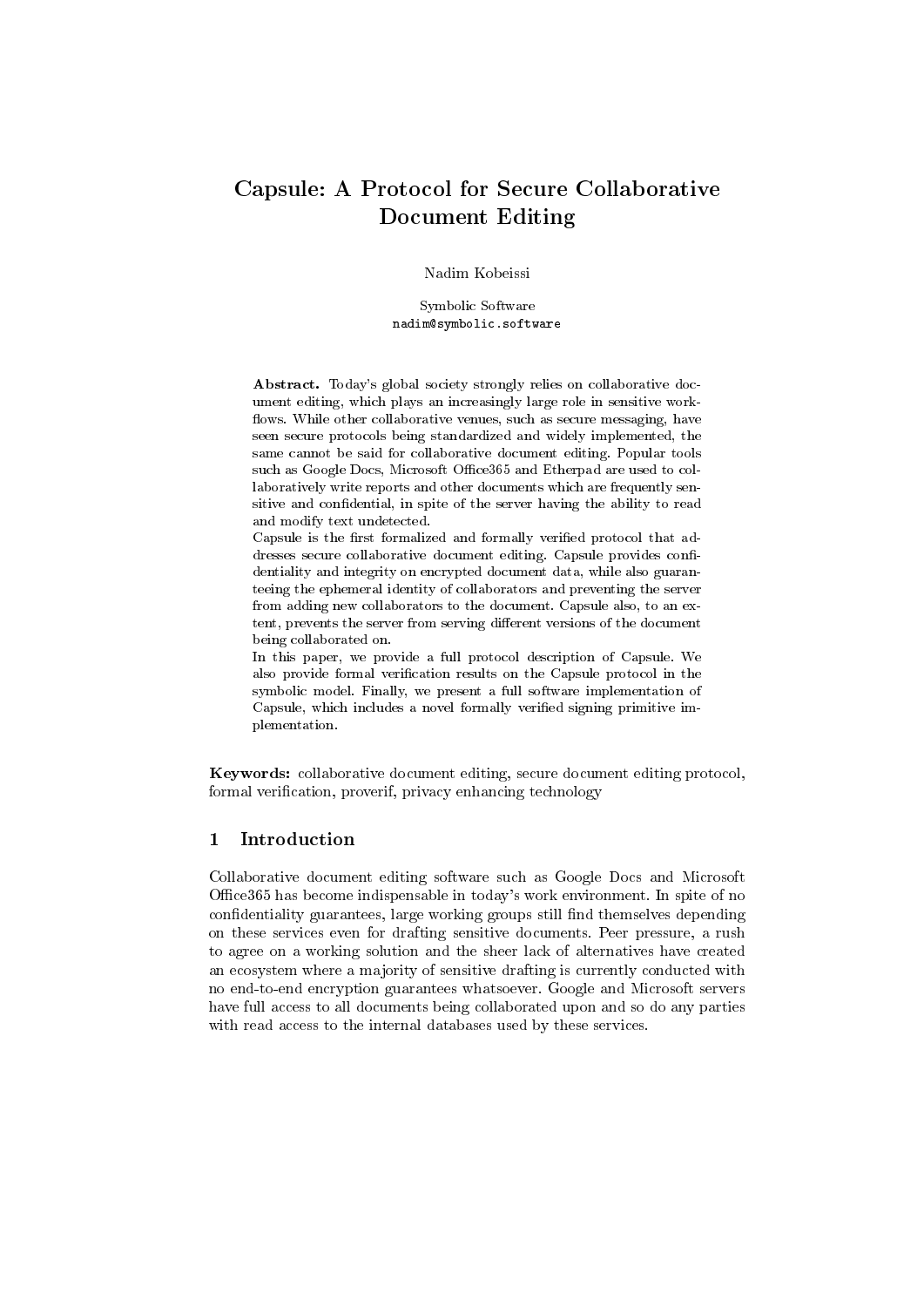<span id="page-1-1"></span>Capsule aims to solve this problem by being the first formally specified and formally verified protocol for secure collaborative document editing. Capsule comes with security goals that are validated in the symbolic model using the ProVerif [\[1\]](#page-13-0) automated protocol verifier. It is also presented with a full client and server implementation, published as open source software.

We note that Capsule does not target the much simpler problem of encrypting cloud documents that are at rest, such as files stored on Google Drive on Microsoft OneDrive. Rather, the Capsule Protocol targets files being actively, collaboratively edited in real time.

Capsule's more involved use case scenario is responsible for providing a class of security guarantees vaguely resembling that of group secure messaging but without a need for forward secrecy. Another element that Capsule has to deal with is allowing the management of a document's incremental history with a server that cannot read the document's contents. This is accomplished by storing the document as an authenticated hash chain of encrypted, signed diffs: when a new participant joins a Capsule document, they pull the entire document hash chain, decrypting and parsing every diff until the entire document is reconstructed. Once within the document, each participant pushes and pulls encrypted diff blocks into this hash chain. Utilizing a hash chain is not only more efficient than more naïve approaches, but also makes it more difficult for the server to provide differing document histories to participants, without forking the hash chain entirely and with little payoff.

Capsule uses symmetric encryption to guarantee document condentiality and integrity. Cryptographic signatures are used for authentication, although we employ only ephemeral authentication since identities are valid for the lifetime of the document. Symmetric primitives are also used for generating a proof value that disallows the server from adding non-existent participants to the document, in spite of these fake participants already being unable to access any document plaintext.

# <span id="page-1-0"></span>1.1 Security Goals

Capsule aims to guarantee the following security goals. In the following, a valid participant is any entity with access to the Capsule collaborative document's shared master secret. This master secret is generated upon document creation and is shared manually by the document creator in order to allow access to the document.

- Participant List Integrity. Only participants with access to the Capsule collaborative document's shared master secret may appear as valid entries on the participant list. Illegitimate entries injected by the server or any other parties must be detectable by valid participants.
- Confidentiality. Any changes made to a collaborative document may only be viewed by valid participants.
- Integrity. Encrypted diffs that are appended to the Capsule document's hash chain by a particular author cannot be tampered with by any other party.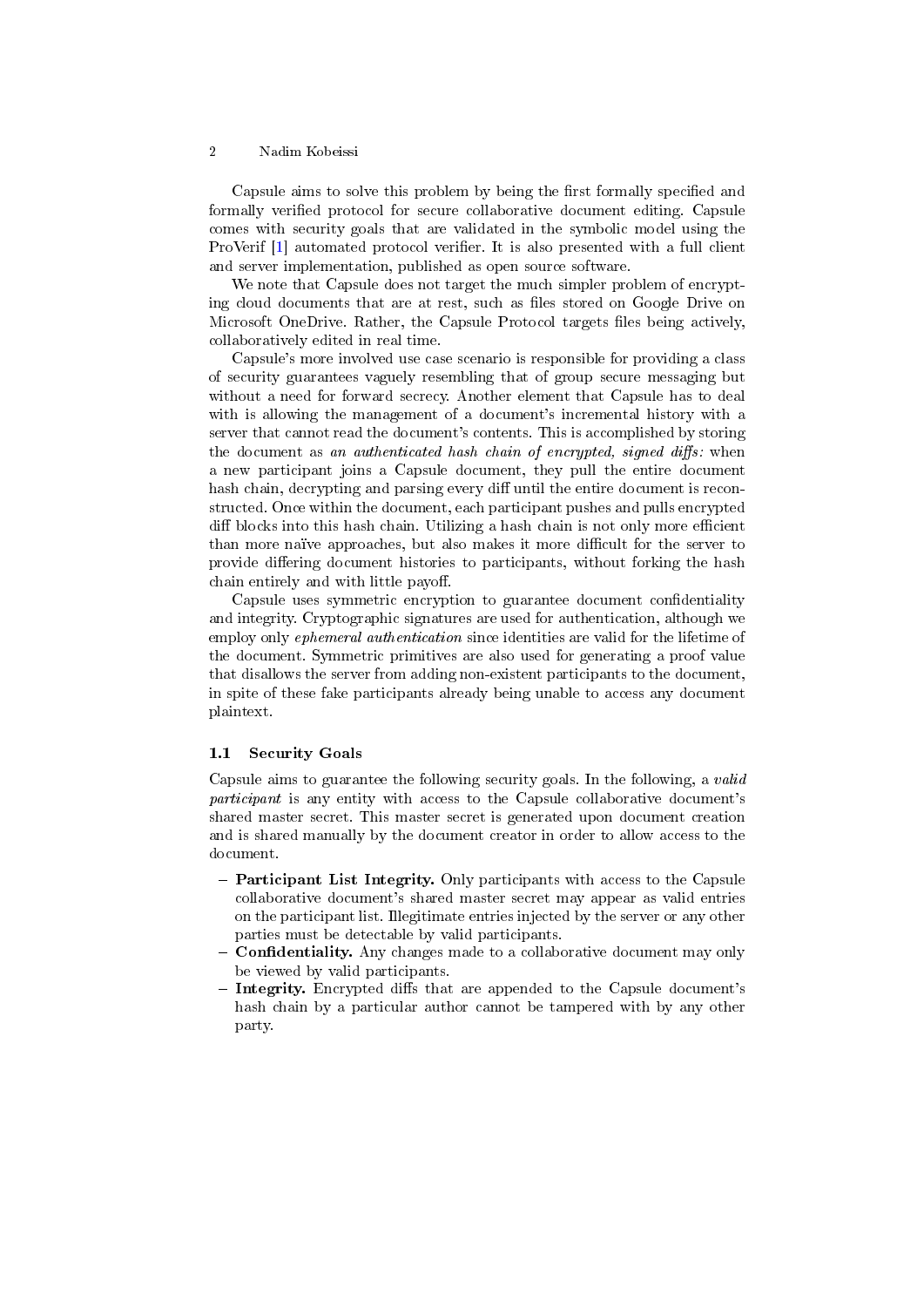- <span id="page-2-0"></span>- Ephemeral Authentication. The identity keys which are generated for the lifetime of the Capsule document session must successfully identify the participant that owns them and disallow impersonation. Public identity keys must benefit from Trust on First Use logic and be verifiable out-of-band.
- Transcript Consistency. A malicious server cannot selectively omit changes to the collaborative document short of entirely forking the hash chain. Furthermore, in no scenario may a malicious server maliciously append changes to the collaborative document.

# 1.2 Threat Model

Capsule assumes the following threat model, which is fairly standard for protocols aiming to provide end-to-end security:

- Untrusted Network. We assume that an attacker controls the network and so can intercept, tamper with and inject network messages.
- Malicious Server. We assume that a Capsule server may be potentially interested in misleading users with regards to the document's history and in the apparent list of identities participating in a collaborative document editing session.

### 1.3 Related Work

To the best of our knowledge, the only prior existing work regarding collaborative document encryption is CryptPad [\[2\]](#page-13-1), an open source web client. CryptPad shares similarities with Capsule especially in that both use a hash chain of encrypted diffs in order to manage document collaboration and to reconstruct the document. However, CryptPad adopts a more relaxed threat model of an "honest but curious cloud server" and does not appear to guard against a server interfering with the document's list of participants or its history. Meanwhile, Capsule explicitly guards against a server injecting false participants by requiring a certain proof from all participants. CryptPad's software implementation is also limited within a web browser and unlike Capsule's, does not employ formally verified cryptographic primitives.

# 2 Primitives

In designing the Capsule protocol, we wanted to focus on obtaining the smallest attack surface possible on an architectural cryptographic level. This is why our low-level cryptographic operations comprise of a restricted subset that is simple to illustrate. The practical details of which cipher suites are chosen to satisfy the security goals of these primitives is discussed in  $\S5.2$ .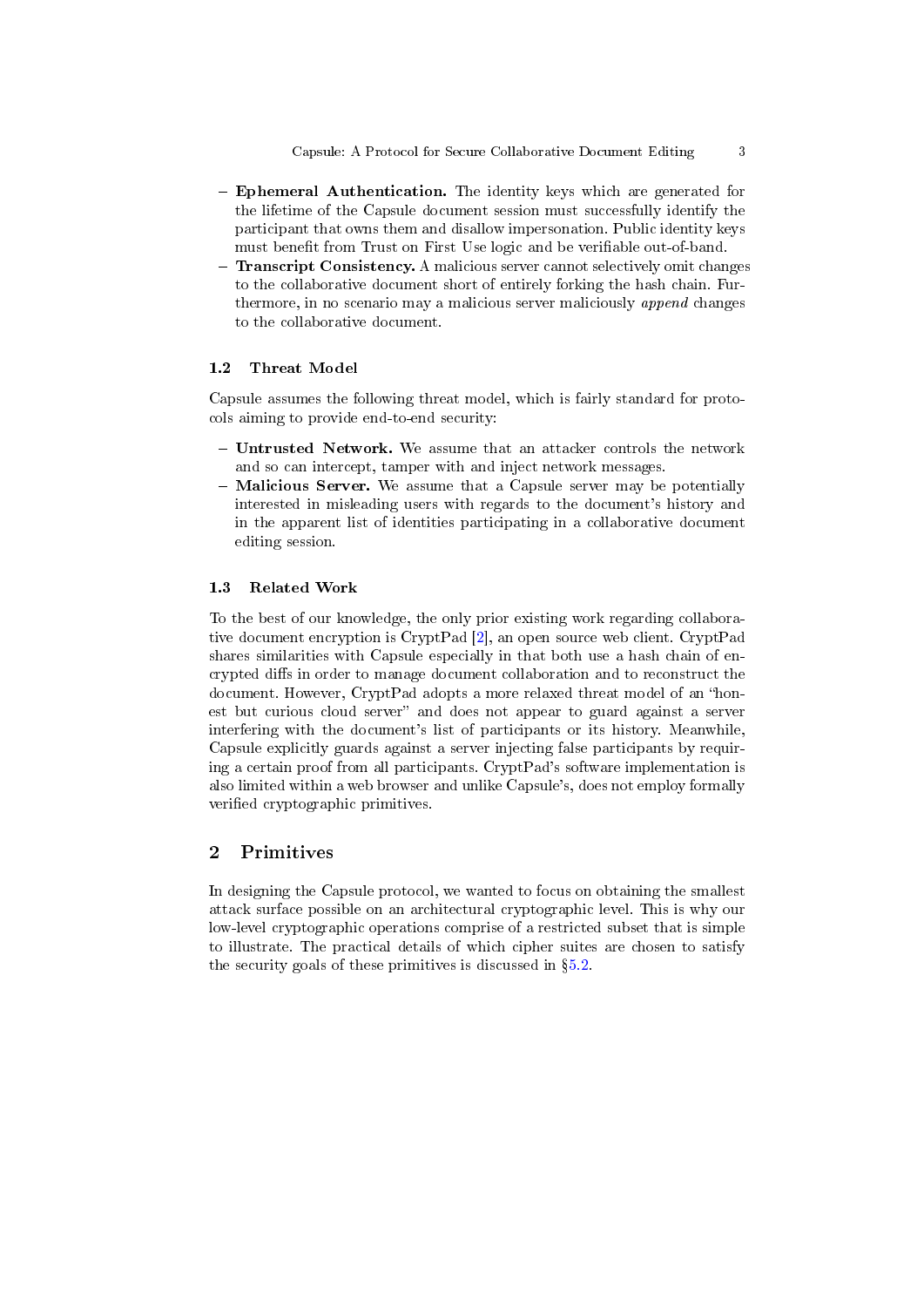- <span id="page-3-2"></span>4 Nadim Kobeissi
- Hashing. HASH $(x) \longrightarrow y$ . A standard one-way cryptographic hash function.
- Hash-Based Key Derivation.  $HKDF(k, sat) \rightarrow (k_0, k_1, k_2, k_3)$ . HKDF functions [\[3\]](#page-13-2) are proven to be pseudorandom functions under a random oracle model, which is useful for aspects of Capsule's protocol design.
- Encryption and Decryption.
	- Encryption. BENC $(ek, mk, p) \longrightarrow (ENC_p, n)$ . Where  $ek$  is an encryption key and  $mk$  is an authentication key. An authentication tag is generated, as is typical with authenticated symmetric ciphers.
	- Decryption. BDEC( $ek, mk, ENC_p, n) \longrightarrow \{p, \perp\}$  depending on whether decryption can be authenticated.
- $-$  Signatures.
	- Key Generation.  $EDGEN(sk) \longrightarrow pk$ .
	- Signing.  $EDSIGN(sk, x) \longrightarrow SIG_{x}$ .
	- Signature Verification. EDVERIF $(pk, x, sig_x) \longrightarrow {\{\top, \bot\}}$  depending on whether signature verification succeeds.

# 3 Protocol Description

During the lifetime of a Capsule collaborative document, there are only two subprotocols that a participant has to follow. The first is the key generation subprotocol which produces the necessary key material to conduct the session. The second is the hash chain  $[4]$  protocol, which we call *DiffChain*. By pushing and pulling encrypted diffs to the diff chain, participants can reconstruct the document upon joining the session and then begin exchanging modifications.

### <span id="page-3-1"></span>3.1 Key Material

The following key material is necessary for all participants.

Client Key Materials A client A owns the following key material in relationship to collaborative document  $V$ :

- $V_k \xleftarrow{R} \{0,1\}^{128}$ , a randomly generated master secret, selected by the document creator or otherwise obtained from the document creator. Acts as the lifetime token for legitimately joining a collaborative document.
- $(V_{ek}, V_{mk}, V_{sp}, V_{id}) \leftarrow \text{HKDF}(V_k, \text{CAPSULECORP}).^1$  $(V_{ek}, V_{mk}, V_{sp}, V_{id}) \leftarrow \text{HKDF}(V_k, \text{CAPSULECORP}).^1$  A set of symmetric subkeys used for encryption, message authentication, proof of being a legitimate participants and to derive the document ID used by the server for bookkeeping.
- $AV_{sk} \xleftarrow{R} \{0,1\}^{256}$ , a signing private key.
- $AV_{pk} \longleftarrow \text{EDGEN}(AV_{sk}).$
- $A V_{pv}^{\text{R}} \leftarrow \text{PVCALC}(V_{sp}, V_{id}, A, AV_{pk}) = \text{HMAC}(V_{sp}, A||V_{id}||AV_{pk})$

<span id="page-3-0"></span> $^1$  CAPSULECORP represents a salt encoded as a string.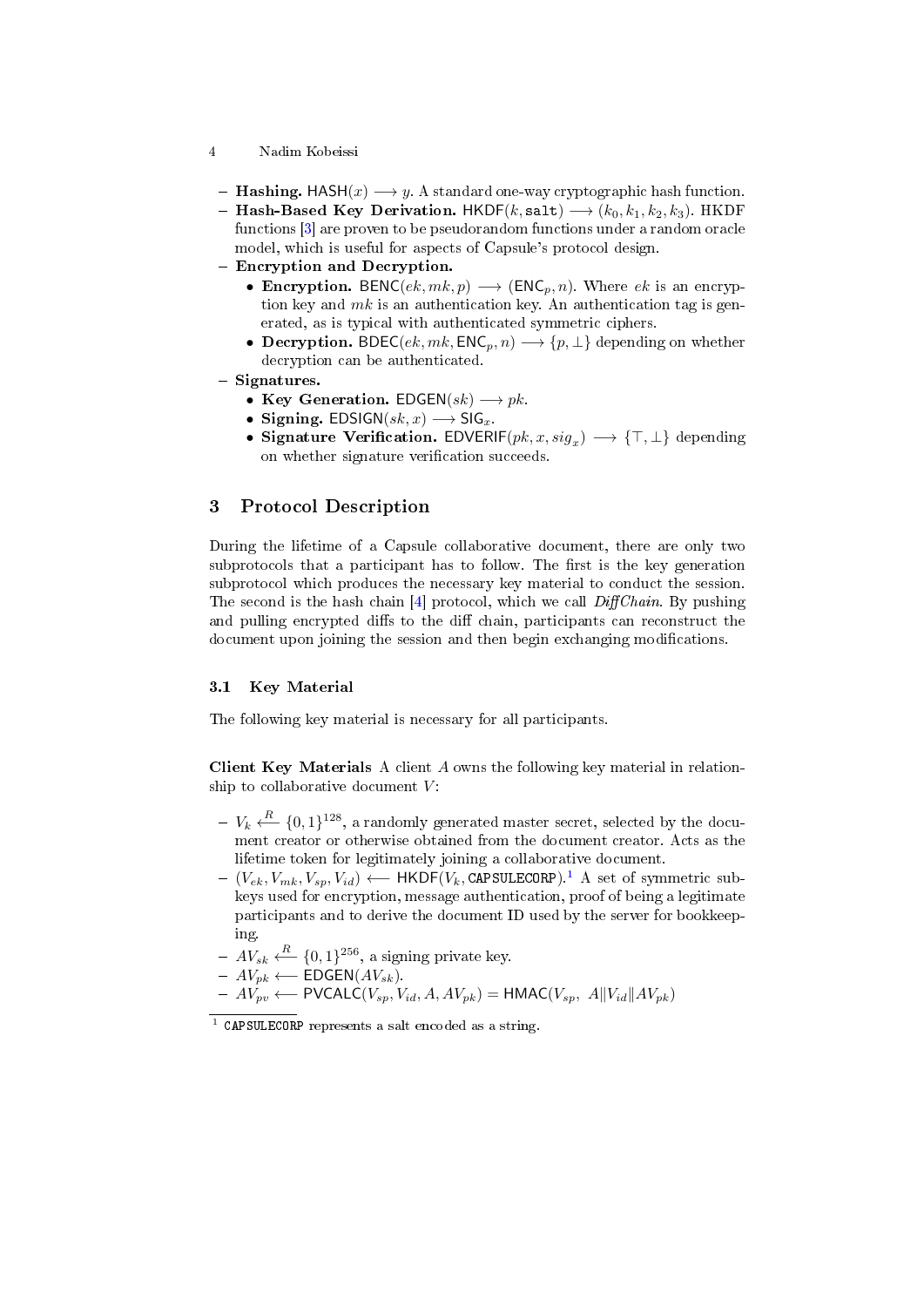In the above, PVCALC is simply a shorthand function for the HMAC construction following it.

Among the above values,  $AV_{pv}$  is called a *proof of participation value*: Since the server does not know  $V_{sp}$ , it cannot generate a  $xV_{pv}$  for any possible participant  $x$ . Validating this value, therefore, protects the collaborative document editing session from containing illegitimate participants who were not given access to  $V_k$ .

**Server Key Materials** A server  $S$  obtains access to the following key materials in relationship to collaborative document  $V$ :

- $V_{id}$ , used as the server-side identifier for the document.
- $AV_{pk}$  as Alice's ephemeral identity. Optionally, the server can also use this to validate DiChain blocks sent in by Alice for commitment.
- $AV_{pv}$ , used by Alice to prove that her identity is being served as a legitimate participant to the collaborative document.

#### 3.2 Session Setup

Suppose Alice (A) wants to create a new collaborative document. She generates the keys mentioned in  $\S3.1$  $\S3.1$  and then communicates the following key material to server<sup>[2](#page-4-0)</sup>  $S$ :

$$
A \xrightarrow{(V_{id}, AV_{pk}, AV_{pv})} S
$$

The server creates the new document identified server-side as  $V_{id}$  and stores the triple  $(A, AV_{pk}, AV_{pv})$  as the first participant to the document.

Session setup is now complete. In order to invite a fellow collaborator into the document, Alice simply shares  $V_k$ . Alice can choose to encode  $V_k$  as a string or QR code to make sharing easier. Once Bob obtains  $V_k$ , he too can immediately generate all necessary key material to join the document, encrypt and authenticate diff information and prove to the rest of the participants that his participation is legitimate.

When Bob  $(B)$  joins the document, the following occurs (the last message is repeated for every existing participant:)

$$
B \xrightarrow{(V_{id}, BV_{pk}, BV_{pv})} S
$$

$$
B \xleftarrow{(V_{id}, AV_{pk}, AV_{pv})} S
$$

At this stage, Bob may carry out several validation operations:

<span id="page-4-0"></span><sup>2</sup> Transport layer protections for this and other communications listed below are beyond the scope of this protocol. For simplicity, we assume they are protected with a transport layer security model equivalent to a regular TLS 1.3 deployment.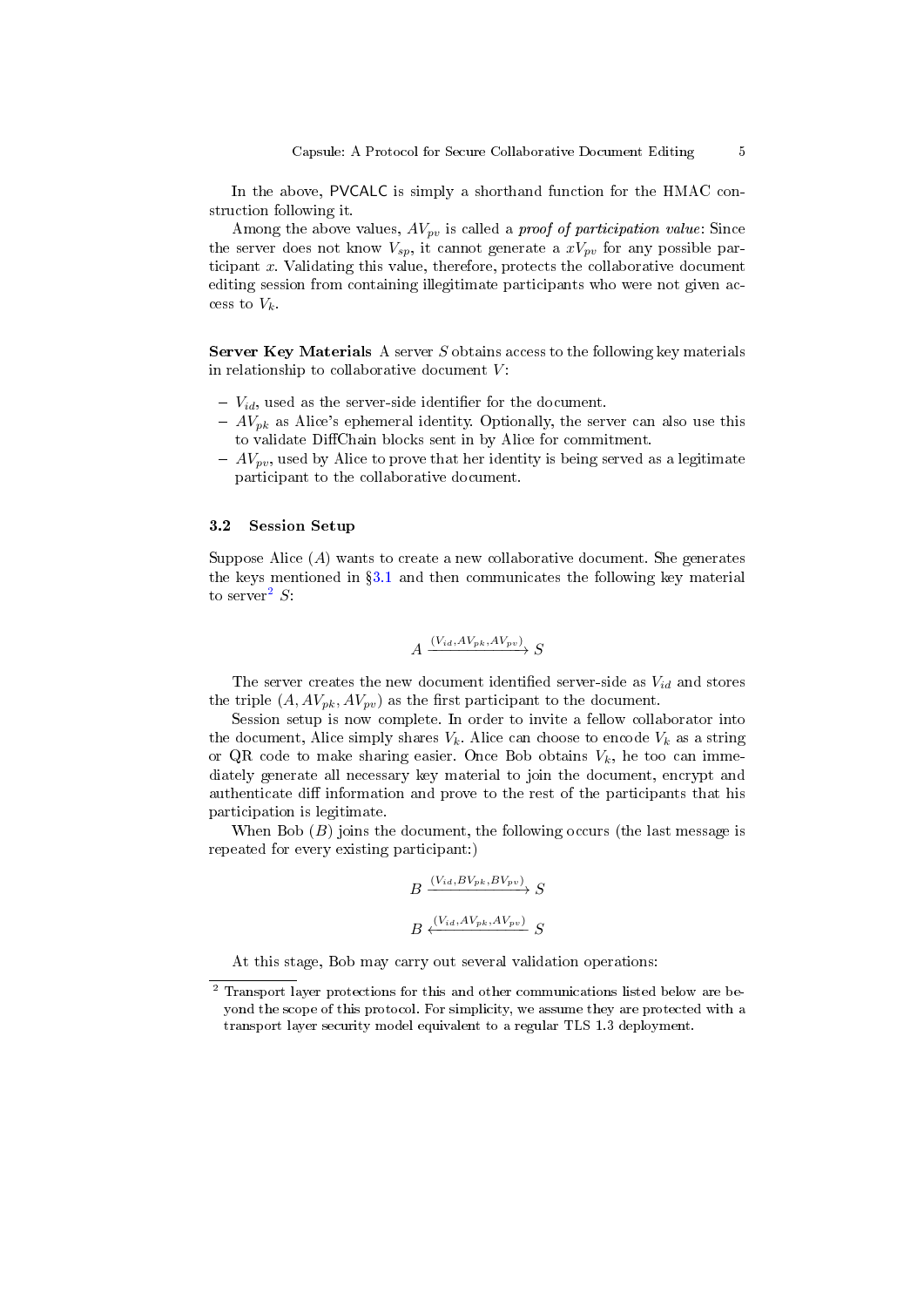- Verifying that  $V_k$  maps to  $V_{id}$ .
- Depending on mutual authentication requirements, verifying that  $AV_{pk}$  is expected for some known identity for Alice.
- Verifying that  $HMAC(V_{sp}, A||V_{id}||AV_{pk}) = AV_{pv}$ .

### <span id="page-5-0"></span>3.3 Managing Collaborative Document History with DiffChain

As a protocol, Capsule needs to provide a fast, efficient method to allow for the continuous update of a document by an unbounded number of participants and for the constant synchronization of this document between the participants. Aside from homomorphic encryption, which currently does not appear to be ready for use in this kind of real-world system, the other clear potential solution seemed to be an encrypted, append-only authenticated log of diff information. We construct such a data structure and call it DiffChain.

Pulling a DiffChain to reconstruct a collaborative document upon joining it is very similar to pulling the Bitcoin blockchain and parsing it in order to reconstruct the currency's current value and activity by going through all transactions since the original block. A DiffChain block contains the following data:

- $\overline{\phantom{a}}$  Encrypted Diff. Alice generates this encrypted diff using  $BENC(V_{ek}, V_{mk}, diff)$ .
- Hash of Previous Block. This is a standard element in hash chain constructions.
- ID of Current Block. This is conventionally a UNIX timestamp. It is appended by the server.
- $-$  ID of Previous Block. This allows for faster lookups.
- $S$  Signature. All of the above fields are included in a single signature, with the exception of the ID of the current block since it is appended by the server.

Responsible pushing and pulling. As a rule, clients should not push any new blocks before obtaining confirmation from the server that their local diff state is current. This will help avoid merge conflicts.

**Diffing algorithm.** The Capsule library comes equipped with an efficient diff generation algorithm that features a JSON-compatible syntax for compatibility. Independent implementations are free to adapt their own diff payload representations, as this does not strictly affect the security or operation of the cryptographic protocol itself.

### 3.4 Protocol Variant: Unauthenticated Encryption

We observe that if all participants accept ciphertexts signed only by identities with a valid  $XV_{pv}$  value for any participant X, then the authentication component of the ENC becomes redundant. This observation allows potentially replacing ENC with a unauthenticated encryption cipher, which could lead to improved performance.

<sup>6</sup> Nadim Kobeissi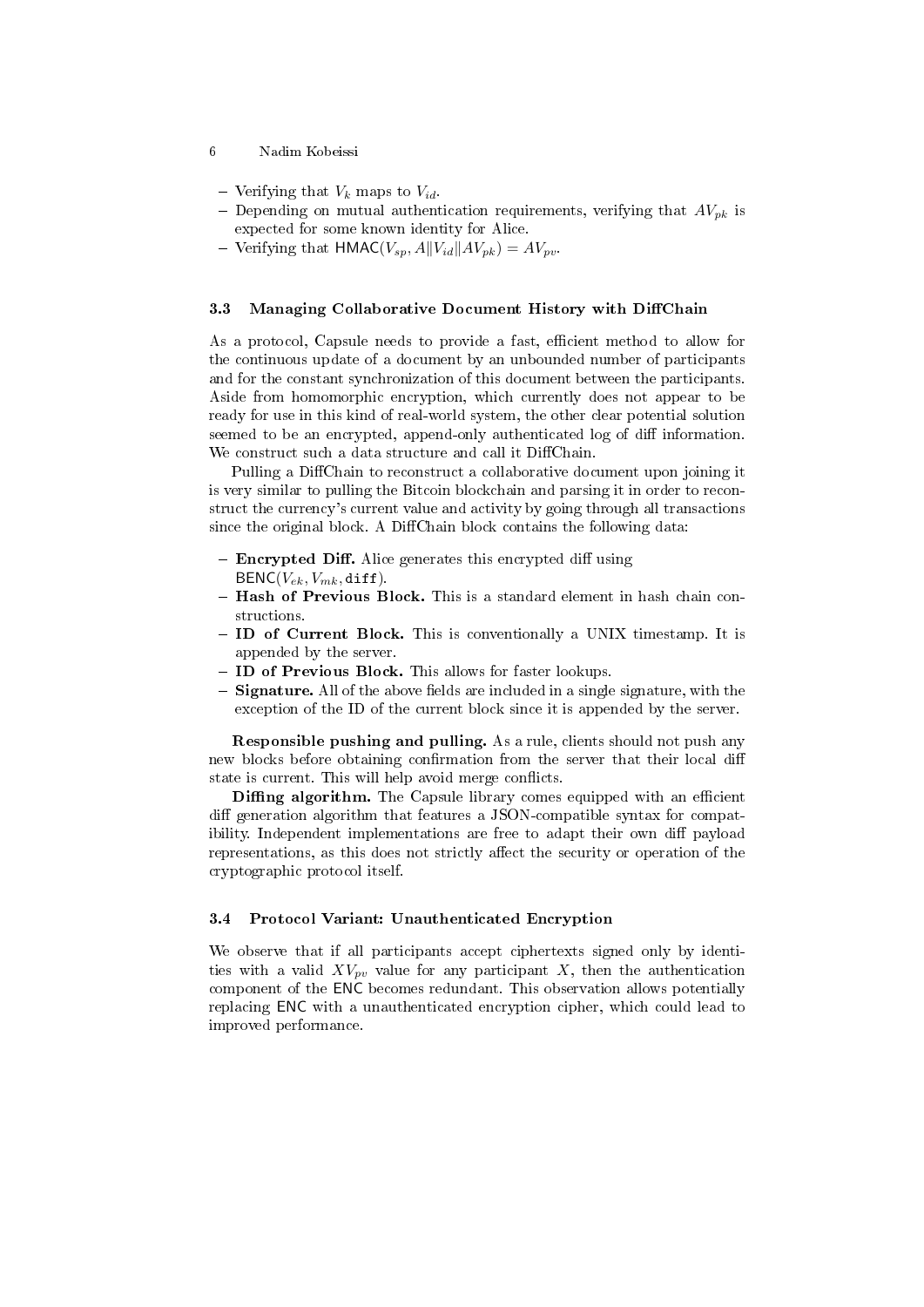

Fig. 1. Capsule protocol session network messages. Here,  $A$  initiates a session with  $S$ and then communicates session key  $V_k$  and her own fingerprint  $AV_{fp}$  to B out of band. After  $B$  joins and all checks pass,  $A$  commits an example encrypted diff,  $diff_0$  and  $B$ follows up with an example diff  $diff_1$ . More involved sessions can include clients  $C$ ,  $D$ , etc. with a non-deterministic diff commit schedule.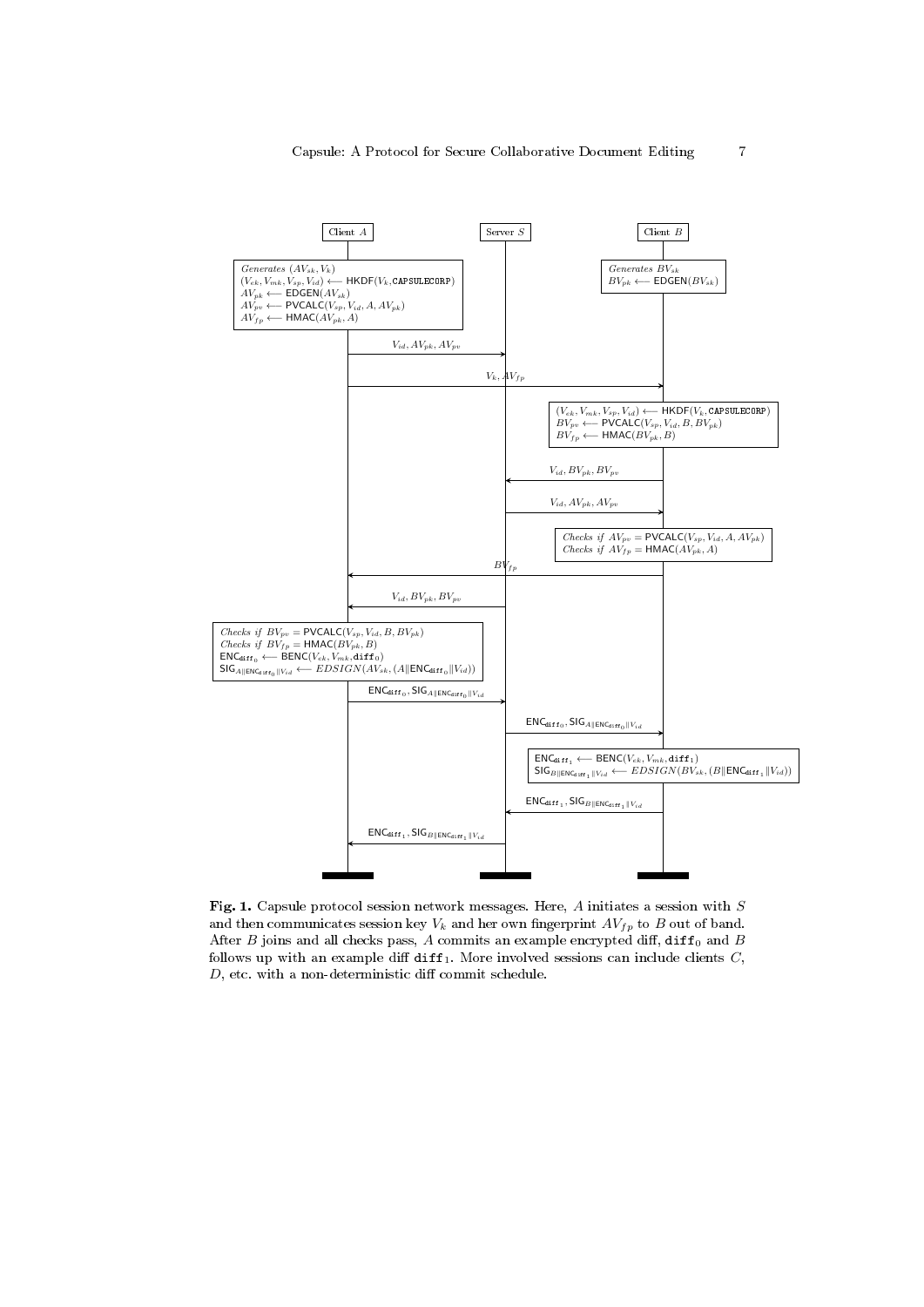<span id="page-7-1"></span>Proof. We assume that all clients are honest. We assume that HMAC is a oneway keyed hash function, that  $V_k$  is secret and that  $AV_{pk}$  is authenticated as a public signing identity belonging to A:

- If value  $AV_{pv}$  is validated, this proves that generator A must possess  $V_{sp}$ .
- Given that  $V_k$  is secret, ownership of  $V_{sp}$  in turn proves that A must possess  $V_k$ .
- $-$  At no point in a correct execution of the protocol are the values  $(V_{ek}, V_{mk}, V_{sp})$ leaked by any participant.
- $V_k$  maps into  $(V_{ek}, V_{mk}, V_{sp}, V_{id})$ . Therefore, proving ownership of  $V_{sp}$  under a secret  $V_k$  is equivalent to proving ownership of  $(V_{ek}, V_{mk}, V_{sp}, V_{id})$ . This satisfies the original purpose of validating the proof of participation value.
- $-A$  cannot produce  $AV_{pv}$  without also being able to produce  $(V_{ek}, V_{mk})$ . Since signature verification disallows tampering, any unauthenticated ciphertext encrypted under  $V_{ek}$  and signed by A is equivalent to a ciphertext encrypted under  $V_{ek}$ , authenticated using  $V_{mk}$  and signed by A.

# 4 Symbolic Verification with ProVerif

We describe Capsule using the applied-pi calculus and, using the ProVerif symbolic protocol verifier, verify that the Capsule protocol meets its security goals under its proposed threat model.

In the symbolic model, cryptographic primitives are logically perfect black boxes: hash functions are one-way mappings, encryption functions are permutations, random values are unique and perfectly indistinguishable. Processes can then be executed in parallel. In this setting, a Dolev-Yao [\[5\]](#page-13-4) active attacker exists and attempts to reconstruct inputs and outputs in such a way as to reach goals defined by queries and events.

#### 4.1 Capsule Processes in ProVerif

In ProVerif, we describe a single public channel, pub, intending to represent regular Internet network exchanges. Then, two types of client processes are described. We illustrate them here in an abbreviated format.<sup>[3](#page-7-0)</sup>

Writer Client Processes The writer process running under identity  $W$  joins a document V using a pre-shared  $V_k$ . It calculates  $W V_{pk}$ , emits a ProofSent event and sends  $(V_{id}, W, W V_{pk}, W V_{pv})$  over the network. What follows next is an unbounded execution of the writeBlock process, with unbounded newly instantiated plaintext diff. Note that for modeling purposes, we "tag" the plaintext diff using the construction secretdiff which takes in a value of type plaintext and produces a value of type plaintext. This constructor is paired with a reductor, issecretdiff, that simply reveals whether its input value was constructed using secretdiff.

<span id="page-7-0"></span><sup>3</sup> Capsule models and reference implementations are available at [https://symbolic.](https://symbolic.software/capsule/) [software/capsule/.](https://symbolic.software/capsule/)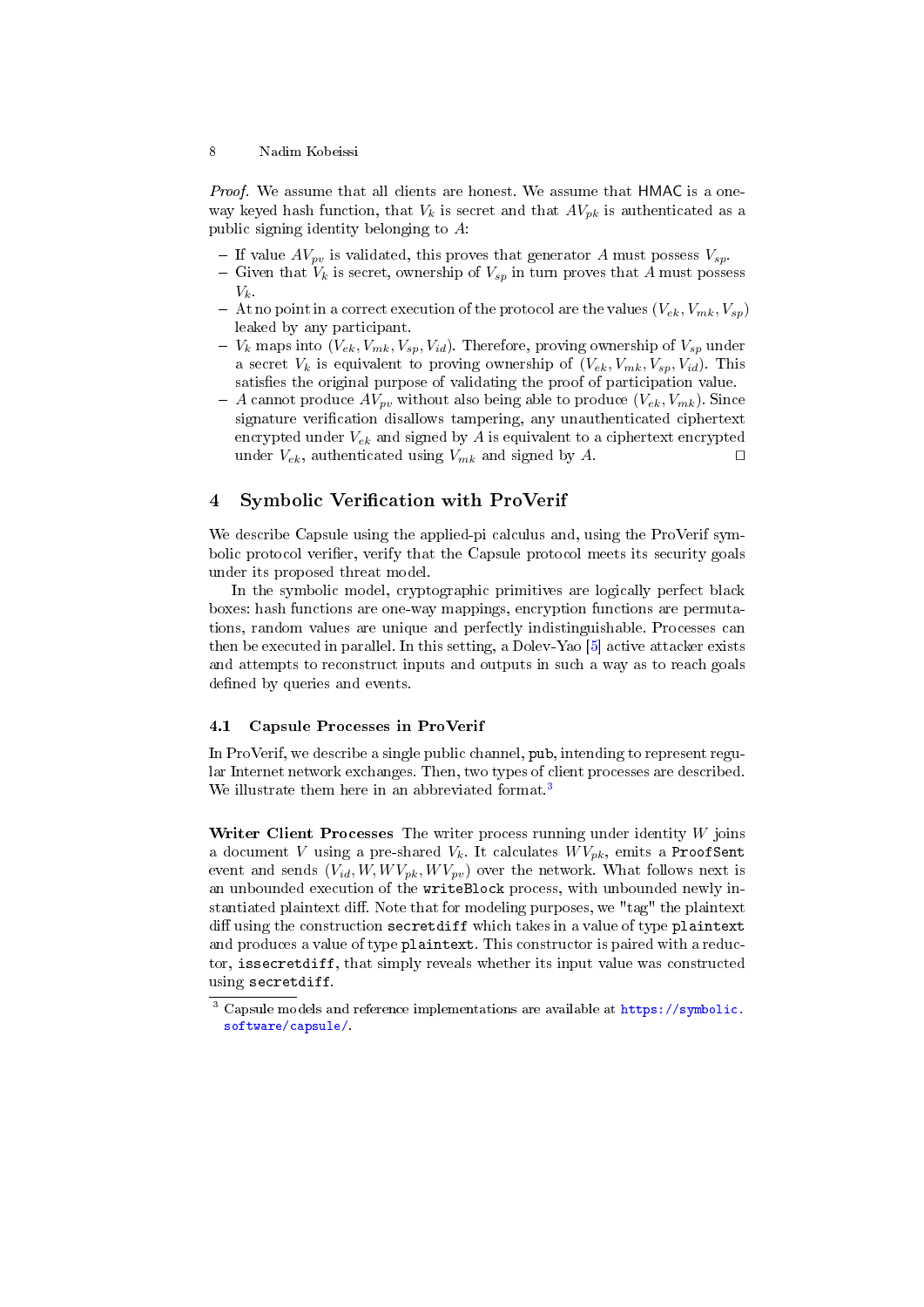```
let writer Client (vk: key, w: principal, sk: key) =
let pk = edgen ( sk) in
\mathbf{let}vek : key , vmk : key , vsp : key , vid : key
) = b k df ( v k, c a p s u le c o r p) in
let pv = p v calc ( vsp, vid, w, pk) in
event ProofSetext{}, pv ;
out(pub, (vid, w, pk, pv));! (
  new diffx : plaintext;
  writeBlock(vk, w, sk, secretdiff(diffx))) .
```
The writeBlock process is self-explanatory:

```
let write Block (vk: key, w: principal, sk: key, diffx: plaintext) =
let pk = edgen ( sk) in
letvek : key , vmk : key , vsp : key , vid : key
) = b k df ( v k, c a p s u le c o r p) in
let ediff = benc (vek, vmk, diffx) in
let ediffsig = edsign(
  sk, concat3 (prin2 bit (w), editf, key2 bit (vid))
) in
event Pushed ( vid, w, pk, ediff, ediffsig);out( pub, (vid, w, pk, ediff, ediffsig)).
```
Reader Client Processes The reader process running under participant identity R comes equipped with a value  $UV_{fp}$  ← HMAC( $UV_{pk}, U$ ) that serves as a ngerprint for authenticating public identities and their public signing keys out of band.

Mirroring the writer processes above, the reader process begins by similarly generating the requisite values and communicating them over the network. Then, an unbounded execution of the readBlock process occurs.

```
let reader Client (vk: key, r: principal, sk: key, ufp: bitstring) =
let pk = edgen ( sk) in
letvek : key , vmk : key , vsp : key , vid : key
) = b k df ( v k, c a p s u le c o r p) inlet pv = p v calc ( vsp, vid, r, pk) in
event ProofSent(r, pv);
\textbf{out}(\text{pub}, (\text{vid}, \text{r}, \text{pk}, \text{pv}));! (readBlock(vk, r, ufp)).
```
The readBlock process receives over the network a triple of candidate values for  $(U, UV_{pk}UV_{pv})$  with a header matching the  $V_{id}$  value that the reader was able to obtain using the  $V_k$  the process was initialized with. Then, the internal  $UV_{fp}$ and  $UV_{pv}$  are checked against the candidate values received over the network.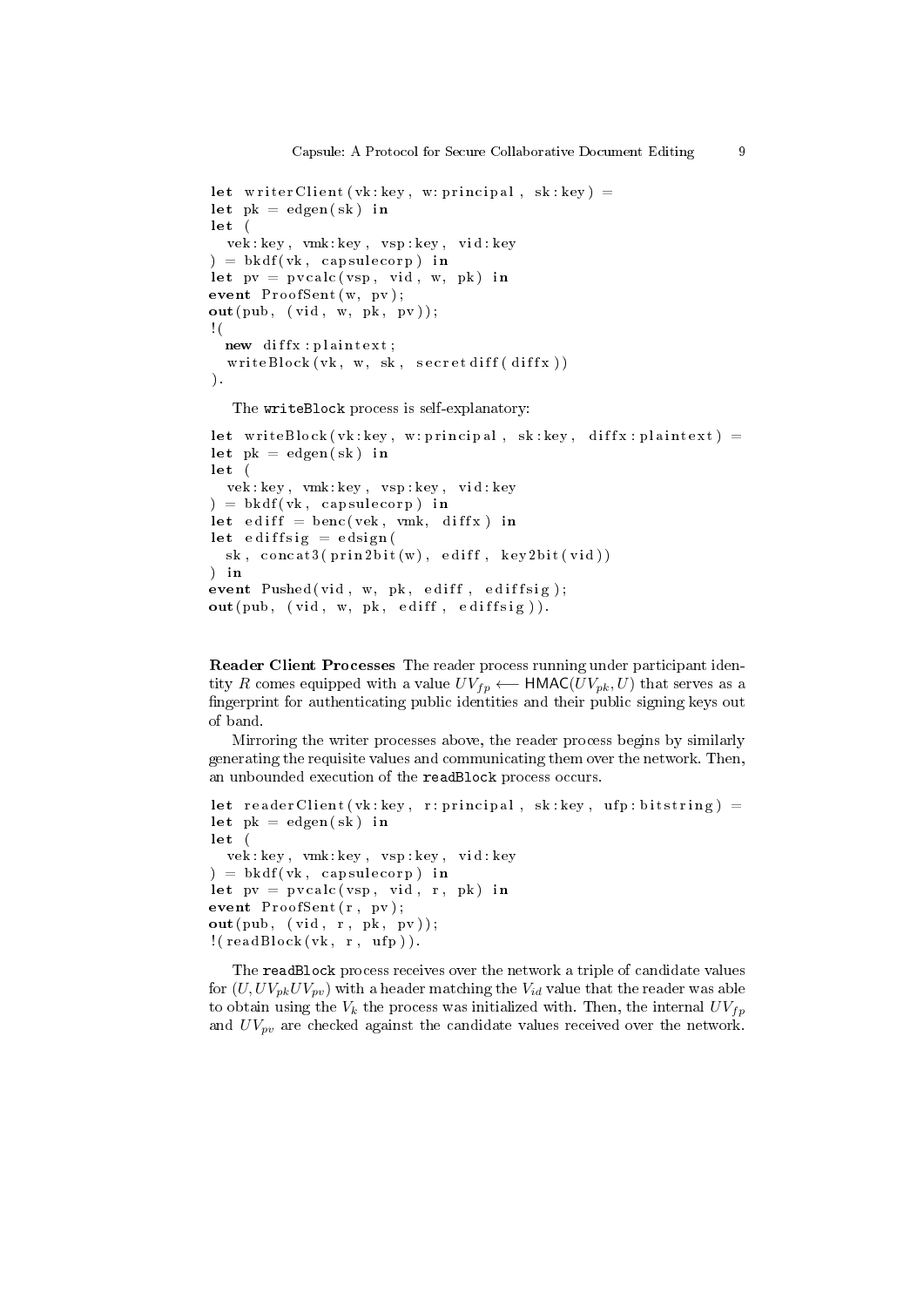If the check succeeds, a ProofVerified event is emitted. Then, an encrypted diff along with its signature is received over the network with a header matching  $(V_{id}, U, UV_{pk})$ . Once signature and authenticated encryption checks pass, the Pulled event is emitted.

```
let readBlock (vk: key, r: principal, ufp: bitstring) =
let (vek : key , vmk : key , vsp : key , vid : key
) = b k df(vk, cap subecorp) in\textbf{in} \left( \text{pub} \right), \left( = \text{vid} \right., \text{ user0: principal} \right., \text{ upk0: key} \right., \text{ upv0: bitstring});
let \; ufp0 = hmac( upk0, \; prin2 bit( user0)) \; inlet upv = pvalue ( vsp, vid, user0, upk0) in
if ((\text{ufp0} = \text{ufp}) \& ( \text{upv0} = \text{upv}) ) then (
  event ProofVerified(user0, r, upv);\mathbf{in} ( \mathbf{pub} , \phi )
     =vid, =u\text{ser } 0, =upk0,
     ediff0: \text{bitstring}, \text{ediff0} \, \text{sig} : \text{bitstring}) ) ;
  let sigver0 = edverifupk0, ediff0sig,
     concat3(prin2bit(user0), editfb, key2bit(vid))) in
  if (sigver0 = true) then (
     let vs0 : valid = bdec( vek, vmk, ediff0) in
     let (v0 : bool, s0 : plain text) = validunpack(vs0) inif (v0 = true) then (
        event Pulled (vid, user0, r, upk0, ediff0, ediff0sig)
     ) ) ) .
```
Attacker and Top-level Processes Before declaring the top-level process, we must declare a process where the attacker attempts to obtain the plaintext for any diff:

```
let at tacker Trying ToObtain Plain text() =\text{in} (\text{pub}, \text{x} : \text{plaintext});
if (issecretdiff (x) = true) then (
event PlaintextObtainedByAttacker(x)
) .
```
Now, we can finally declare the top-level process. We model an unbounded number of sessions, each with a new  $V_k$  and its own unbounded instantiations of reader and writer principals with their own unique signing key pairs.

```
process
out( pub, msk) |
! (
  new vkx : key ;
  ! (
    new alice : principal;
    new bob : principal;
```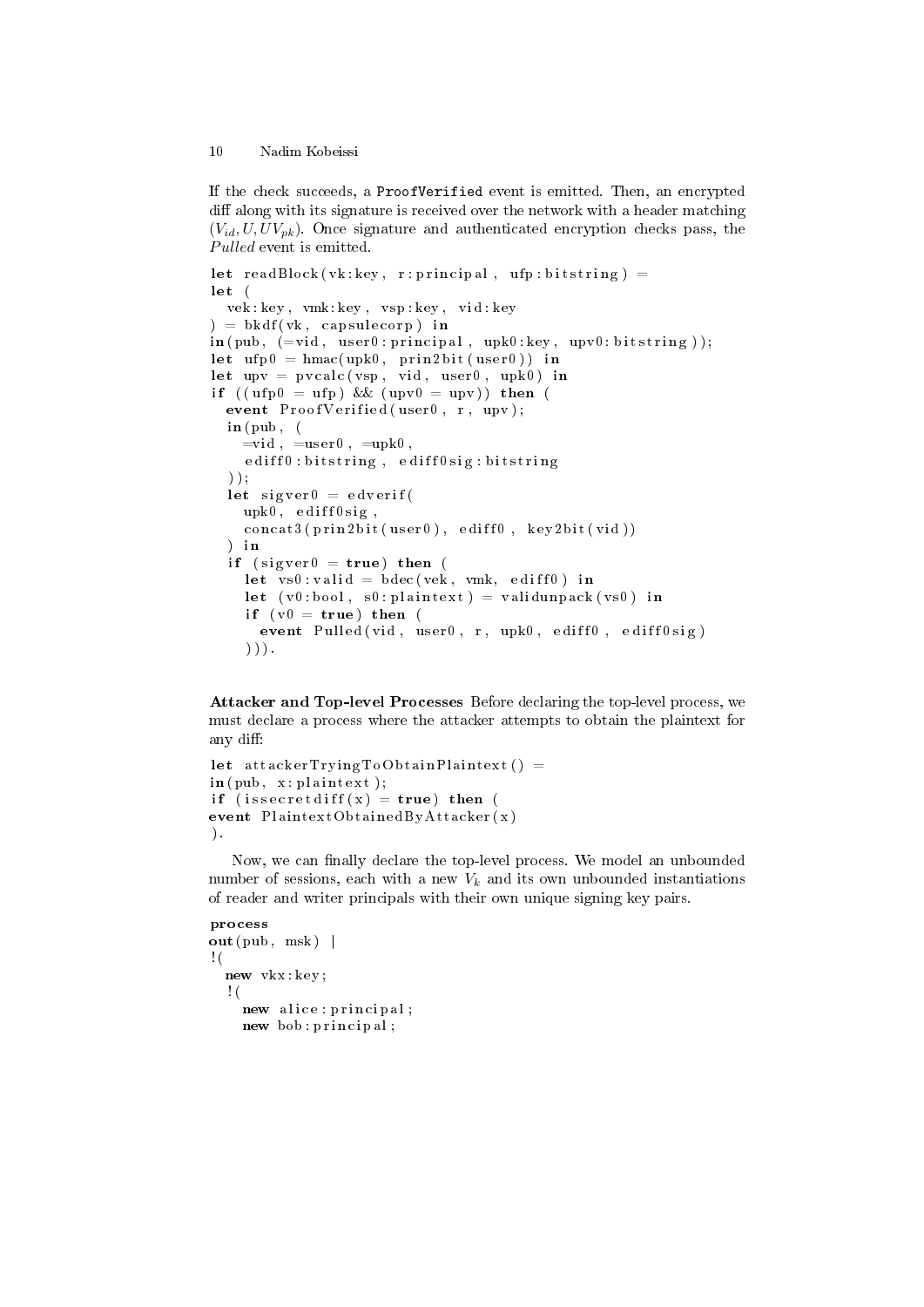```
new ask : key ;
new bsk: key
out(pub, (alice, bob, sigpk(ask), sigpk(bsk)));
! (
  writ er Client (vkx ,  alice ,  ask)   |
  writ er Client (vkx , bob , bsk ) |
  r e a d er Client ( vkx, alice, ask, hmac ( sign k (bsk) , prin 2 b it ( bob ) ) )
  readerClient(vkx, bob,bsk, hmac(sigpk(ask), prin2bit(alice)))attackerTryingToObtainPlaintext()
) ) )
```
### 4.2 Security Goals in the Symbolic Model

We apply ourselves on the security goals described in  $\S1.1$  $\S1.1$  in order to model and verify participant list integrity, confidentiality, integrity and ephemeral authentication in ProVerif.[4](#page-10-0)

Participant List Integrity We assert that if a proof of participation value  $XV_{pv}$  is verified by participant Y, then there must exist an identity X which has issued  $XV_{pv}$ . As shown in §[3.1,](#page-3-1) this means that whoever asserts identity X must also possess  $V_{sn}$ :

event ProofVerified $(X, Y, XV_{pv}) \implies$  event ProofIssued $(X, XV_{pv})$ 

Confidentiality We simply query for whether the attacker can trigger the plaintext obtention event described above for any plaintext-type bitstring  $m$ :

query event PlaintextObtainedByAttacker(m)

Integrity and Ephemeral Authentication We assert that if a DiffChain block (ENC<sub>diff</sub>, SIG<sub>X||ENC<sub>diff</sub>||V<sub>id</sub>) was received by Y as part of document V, then</sub> this block will successfully authenticate and decrypt as originating from identity  $X$  if and only if it was pushed by  $X$  for document  $V$ .

> event  $Pulled(V<sub>id</sub>, X, Y, XV<sub>pk</sub>, ENC<sub>diff</sub>, SIG<sub>X||ENC<sub>diff</sub>||V<sub>id</sub>)  $\implies$ </sub></sub>$ event  $\mathsf{Pushed}(V_{id}, X, XV_{pk}, \mathsf{ENC}_{\text{diff}}, \mathsf{SIG}_{X\|\mathsf{ENC}_{\text{diff}}\|V_{id} })$

### 4.3 Results Under a Dolev-Yao Attacker

All queries mentioned above complete successfully. By tweaking the model, we are also able to quickly test for the event where an ephemeral identity is not verified out-of-band by the other participants. Since all encryption is symmetric and no asymmetric key agreement ever occurs in the Capsule protocol, the outcome of this is minor and does not result in the compromise of condential information.

<span id="page-10-0"></span><sup>4</sup> Transcript consistency, while not explicitly modeled in ProVerif, is obtained through the hash chain structure of DiffChains, as described in  $\S 3.3$ .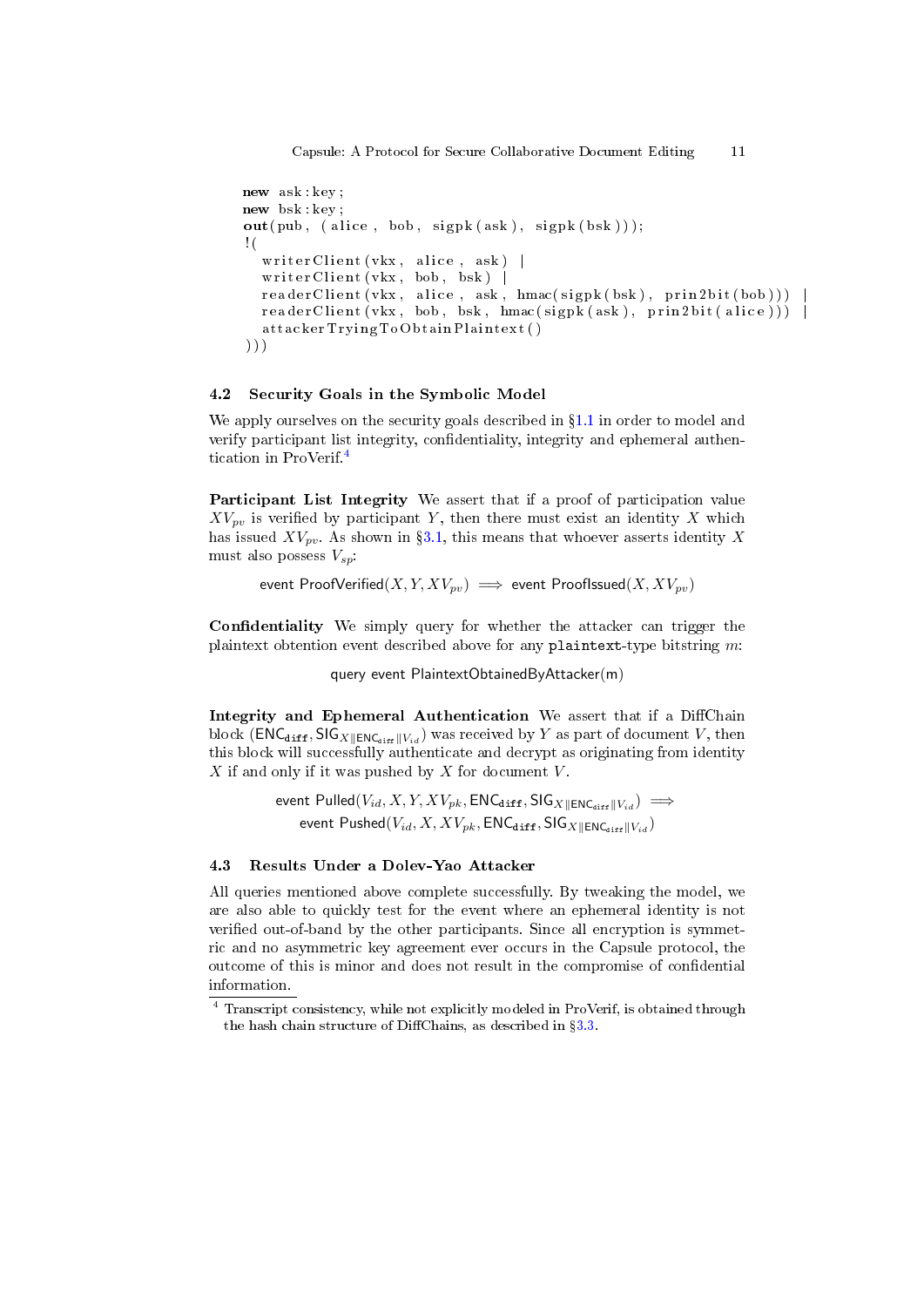### <span id="page-11-1"></span>5 Software Implementation

Capsule is provided with a client/server reference implementation called Capsulib. It is meant to allow for quick deployment and testing of the Capsule protocol in production.

# 5.1 Capsulib: a Capsule Client/Server Implementation

Capsulib Server is a Node.js application that uses Redis as a database backend but is otherwise self-contained. It achieves low latency by communicating over WebSockets. Its main purpose is to hold a DiffChain record for every document and to facilitate the exchange of encrypted blocks.

Capsulib Client is meant to be executed within an Electron runtime. It provides a user interface, the Capsulib cryptographic library and the full Capsule client protocol implementation.

### <span id="page-11-0"></span>5.2 Cryptographic Cipher Suite

We expose the following cryptographic functions:

- $-Hashing. HASH(x) \longrightarrow y. BLAKE2s$  is used as the hash function.
- Hash-Based Key Derivation. BKDF(k, salt)  $\longrightarrow$  (k<sub>0</sub>, k<sub>1</sub>, k<sub>2</sub>, k<sub>3</sub>). BLAKE2s is also used for key derivation, producing four 16-byte outputs.
- **Encryption and Decryption.** BLAKE2 is used for encryption and decryption. We hash the encryption key over a counter and a nonce to generate a keystream. BLAKE2 is then used as a keyed hash with a MAC key to generate an HMAC value over the ciphertext.
	- Encryption. BENC( $ek, mk, p$ )  $\longrightarrow$  (ENC<sub>p</sub>, n).
	- Decryption. BDEC( $ek, mk, ENC_p, n$ )  $\longrightarrow p$ .
- $-$  Signatures. Ed25519 is chosen due to its speed and minimal input validation requirements.
	- Key Generation.  $EDGEN(sk) \longrightarrow pk$ .
	- Signing.  $EDSIGN(sk, x) \longrightarrow SIG<sub>x</sub>$ .
	- Signature Verification.  $EDVERIF(pk, x, sig_x) \longrightarrow \{\top, \bot\}.$

### 5.3 Formally Verified Cryptographic Primitives in WebAssembly

While Capsulib is written in JavaScript, much of the Capsulib cryptographic primitives library is automatically generated as WebAssembly (WASM) [\[6\]](#page-13-5) code. We use a toolchain that provides strong verification guarantees, hence ruling out potentially catastrophic bugs in the cryptographic layer.

Ed25519 is specified in  $F^*$  [\[7\]](#page-13-6), an ML-like programming language with support for program verification via the use of a dependent type system, effect annotations and SMT-based automation. Our specifications are executable, which allows us to run them against the RFC test vectors to ensure their correctness.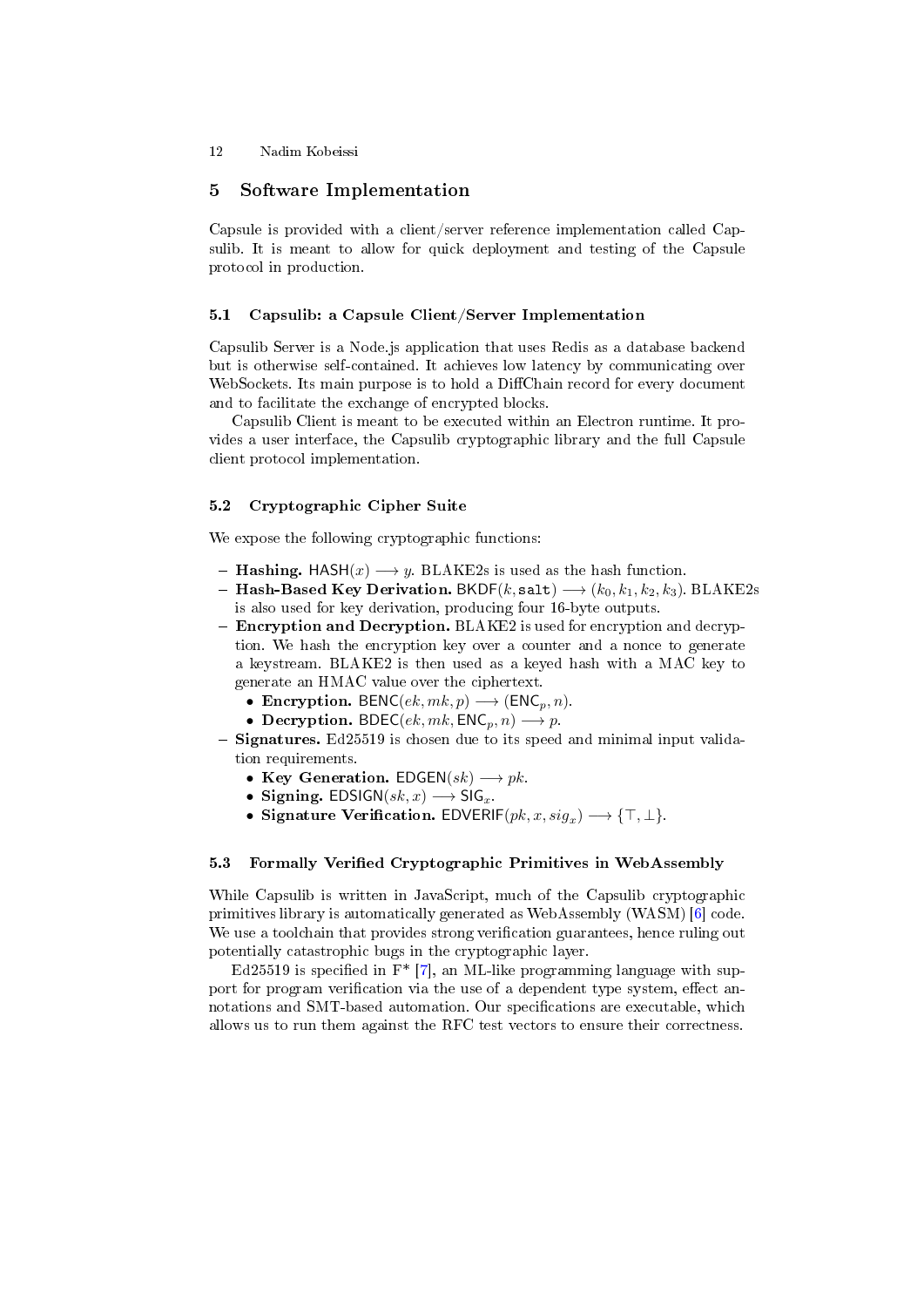<span id="page-12-0"></span>The cryptographic algorithms themselves are written in Low\*, a subset of F\* that enjoys an optimized compilation scheme to low-level targets. The Low\* implementation of our algorithms is shown to match the original  $F^*$  specification, which ensures functional correctness and memory safety.

Based on this, we rule out both incorrect math and memory errors such as buffer overflows. In addition to function correctness and memory safety, we enforce basic side-channel resistance, by restricting secrets to a very limited set of operations. In effect, this ensures that secret-manipulating code is branch-free and cannot access memory using a secret index. This helps rule out classic timing and cache attacks.

Once verified, Low\* programs can be compiled to low-level targets using the Kremlin [\[8\]](#page-13-7) compiler, which currently supports C and WASM as backends. Compared to Emscripten, the Kremlin compiler offers a much smaller trusted computing base, smaller resulting WASM files and almost no dependencies on untrusted code, such as a libc implementation.

The cryptographic primitives that we compile into WebAssembly using this process are originally part of the  $HACL^*$  [\[9\]](#page-13-8) cryptographic library, specified in  $F^*$ 

# 6 Conclusion

In this paper, we have presented Capsule, the first formally verified protocol for secure collaborative document editing. We believe Capsule will address an important need in the space of privacy enhancing technologies. We have provided a full description of the Capsule protocol and symbolic verification results for its security goals under the specified threat model.

Finally, we also provide Capsulib, a reference implementation of Capsule based on modern web technologies. While Capsulib is built for web use, it is also the first software project to employ the  $HACL^*$  formally verified cryptographic library by translating it into WASM. By adopting such technologies, Capsule protocol is able to be presented complete with a practical implementation that follows best practices and achieves sound practical security in deployment.

# Acknowledgments

We would like to thank Karthikeyan Bhargavan, Denis Merigoux and Jonathan Protzenko for various feedback and assistance. We also thank Vitalik Buterin for encouragement to pursue this work.